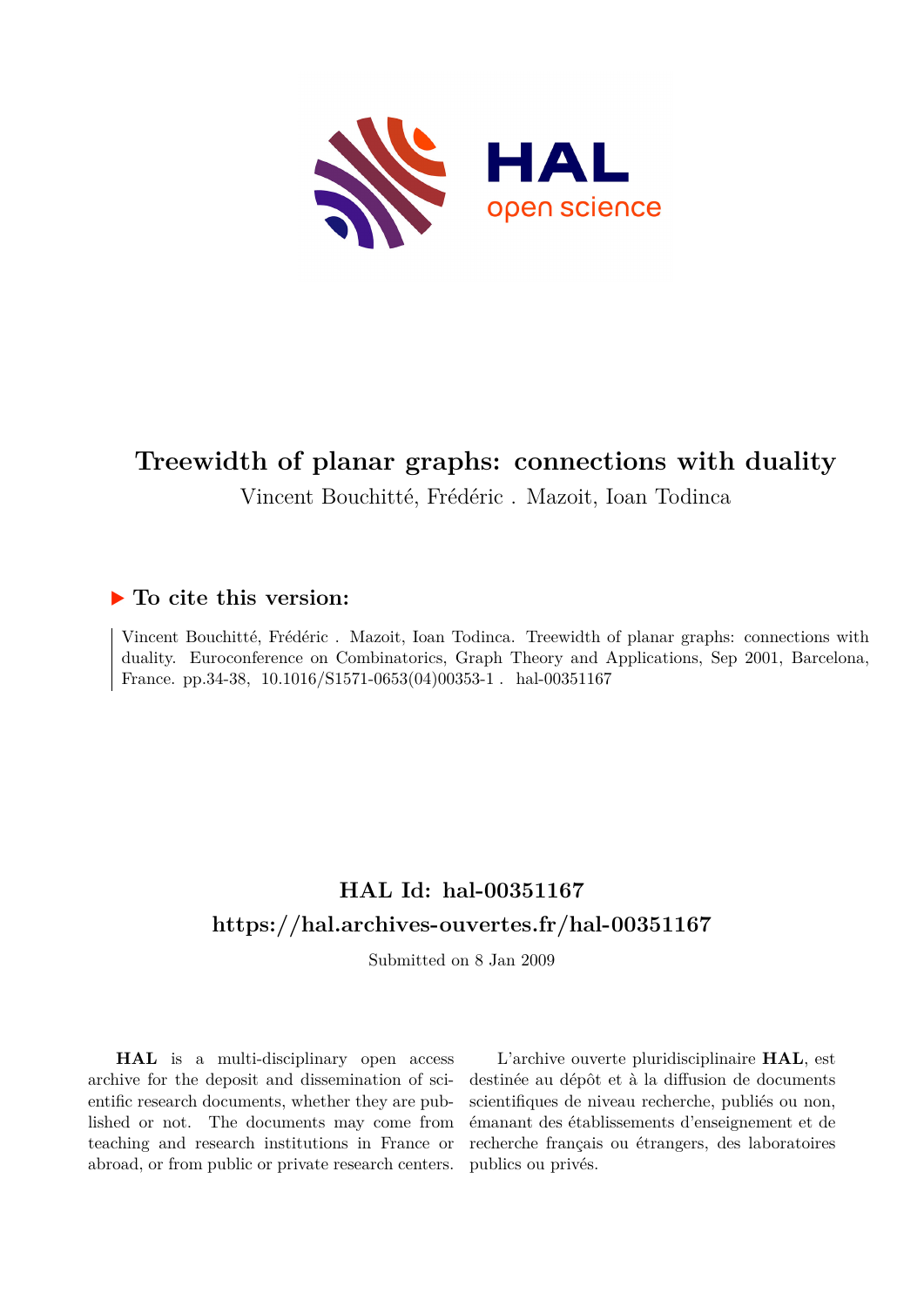## **Treewidth of planar graphs: connection with duality**

Vincent Bouchitté<sup>1</sup>, Frédéric Mazoit<sup>1</sup>, and Ioan Todinca<sup>2</sup>

<sup>1</sup> LIP-École Normale Supérieure de Lyon, 46 Allée d'Italie, 69364 Lyon Cedex 07, France, {Vincent.Bouchitte, Frederic.Mazoit}@ens-lyon.fr

 $^2\,$  LIFO - Université d'Orléans, BP 6759, 45067<br> Orléans Cedex 2, France Ioan.Todinca@lifo.univ-orleans.fr

### **1 Preliminaries**

A graph is said to be *chordal* if each cycle with at least four vertices has a chord, that is an edge between two non-consecutive vertices of the cycle. Given an arbitrary graph  $G = (V, E)$ , a *triangulation* of *G* is a chordal graph  $H (= V, F)$ such that  $E \subseteq F$ . We say that *H* is a *minimal triangulation* of *G* if no proper subgraph of *H* is a triangulation of *G*. The **treewidth**  $\text{tw}(H)$  of a chordal graph is its maximum cliquesize minus one. The tree-width of an arbitrary graph *G* is the minimum, over all triangulations  $H$  of  $G$ , of tw $(H)$ . When computing the treewidth of *G*, we can clearly restrict to minimal triangulations. Treewidth was introduced by Robertson and Seymour in connection with graph minors [5], but it has wide algorithmic applications since many NP-hard problems become polynomial when restricted to graphs of bounded treewidth.

Robertson and Seymour conjectures in [5] that the treewidth of a planar graph *G* and its dual *G<sup>∗</sup>* differ by at most one. This conjecture was recently proved by Lapoire [3], who gives a more general result, on hypergraphs of bounded genus. Nevertheless, the proof of Lapoire is rather long and technical. Here, we show that any minimal triangulation *H* of a planar graph *G* wan be easily transformed into a triangulation  $H^*$  of  $G^*$ . such that  $\text{tw}(H^*) \leq \text{tw}(H) + 1$ .

The*minimal separators* play a crucial role in the characterisation of the minimal triangulations of a graph. A subset  $S \subseteq V$  separates two non-adjacent vertices  $a, b \in V$  is a and b are in different connected components of  $G \setminus S$ . S is a *minimal a, b-separator* if it separates *a* and *b* and no proper subset of *S* separates *a* and *b*. We say that *S* is a *minimal separator* of *G* if there are two vertices *a* and *b* such that *S* is a minimal *a, b*-separator. Notice that a minimal separator can be strictly included into another. We denote by  $\Delta_G$  the set of all minimal separators of *G*. Two minimal separators *S* and *T cross* if *T* intersects at least two components of  $G \setminus S$ . Otherwise, S and T are *parallel*. Both relations are symmetric.

Let  $S \in \Delta_G$  be a minimal separator. We denote by  $G_S$  the graph obtained from *G* by *completing S*, i.e. by adding an edge between every pair of non-adjacent vertices of *S*. If  $\Gamma \subseteq \Delta_G$  is a set of separators of *G*,  $G_{\Gamma}$  is the graph obtained by completing all the separators of *Γ*. The result of [2], concluded in [4], establish a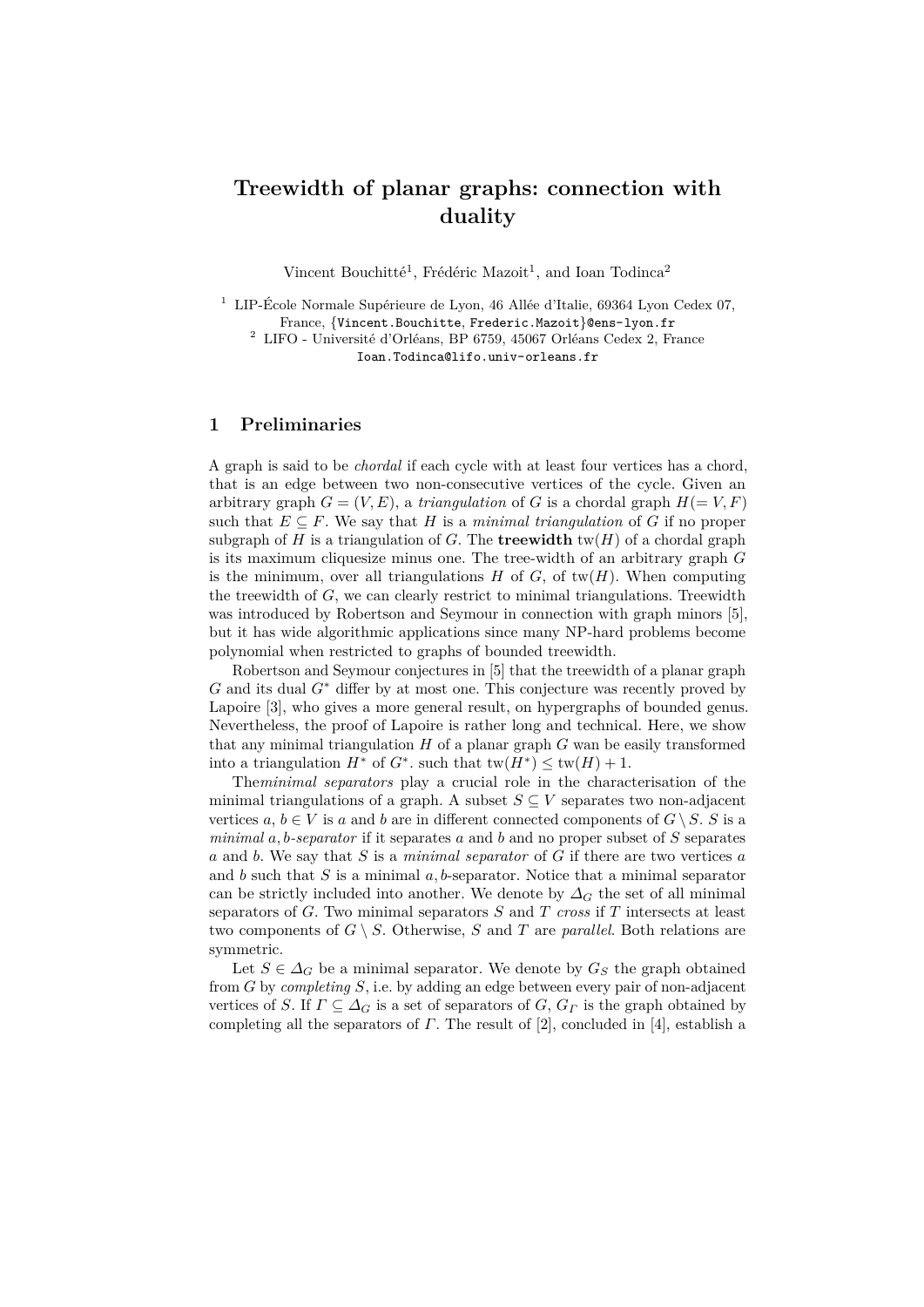strong relation between the minimal triangulations of a graph and its minimal separators.

**Theorem 1.** *H is a minimal triangulation of G if and only if there is a maximal set of pairwise parallel separators*  $\Gamma \subseteq \Delta_G$  *such that*  $H = G_\Gamma$ .

Since it is easy to extend our results to simply connected or disconnected graphs, we will restrict to 2-connected graphs.

#### **2 Minimal separators in planar graphs**

Consider a 2-connected planar graph  $G = (V, E)$ . We fix an embedding of *G* in the plane  $\mathbb{R}^2$ . Let *F* be the set of faces of this embedding. Let *F* be the set of faces of this embedding. The *intermediate graph*  $G_I$  has vertex set  $V \cup F$ . We place an edge in  $G_I$  between an original vertex  $v \in V$  and a face  $f \in F$  whenever the corresponding vertex and face are incident in *G*. Notice that  $(G^*)_I = G_I$ .

Let  $\nu$  be a cycle of  $G_I$  (by "cycle" we will always mean a cycle which does not get through a same vertex twice). The drawing of  $\nu$  forms a Jordan curve in the plane  $\mathbb{R}^2$ , denoted  $\tilde{\nu}$ . It is easy to see that if  $\tilde{\nu}$  separates two original vertices *x* and *y* in the plane (i.e. *x* and *y* are in different regions of  $\mathbb{R}^2 \setminus \nu$ ), then  $v \cap V$ separates *x* and *y* in *G*. Therefore, the original vertices of  $\nu$  form a separator in *G*. Conversely, to each minimal separator *S* of *G*, we can associate a cycle *ν* of  $G_I$  (see [1]).

**Proposition 1.** *Let S be a minimal separator of the planar graph G. Consider two connected components C and D of*  $G \setminus S$ *. There is a cycle*  $\nu_S$  *of*  $G_I$  *such that*  $\tilde{\nu}$  *separates*  $C$  *and*  $D$  *in the plane.* 

This cycle is usually not unique. In the case of 3-connected planar graphs, notice that if *S* is a minimal separator, then  $G \setminus S$  has exactly two connected components *C* and *D*. For each couple of original vertices *x* and *y* incident to a same face, fix a unique face  $f(x, y)$  containing both x and y. We say that a cycle  $\nu$  of  $G_I$  is well-formed if, for any two consecutive original vertices  $x, y \in \nu$ , the face-vertex between them if  $f(x, y)$ . If *G* is a 3-connected planar graph, for any minimal separator *S*, there is a unique well-formed cycle of  $G_I$  separating  $C$  and *D* in the plane.

**In what follows,** *G* **denotes a 3-connected planar graph.** However, our main results can be easily extended to arbitrary planar graphs.

We say that two Jordan curves  $\tilde{\nu}_1$  an  $\tilde{\nu}_2$  *cross* if  $\tilde{\nu}_1$  intersects the two regions defined by  $\tilde{\nu}_1$ . Otherwise, they are *parallel*. Two cycles  $\nu_1$  and  $\nu_2$  of  $G_I$  cross if and only if  $\tilde{\nu}_1$  and  $\tilde{\nu}_2$  cross. Notice that the parallel and crossing relations between curves and cycles are symmetric.

**Proposition 2.** *Two minimal separators S and T of G are parallel if and only if the corresponding cycles*  $\nu_S$  *and*  $\nu_T$  *of*  $G_I$  *are parallel.*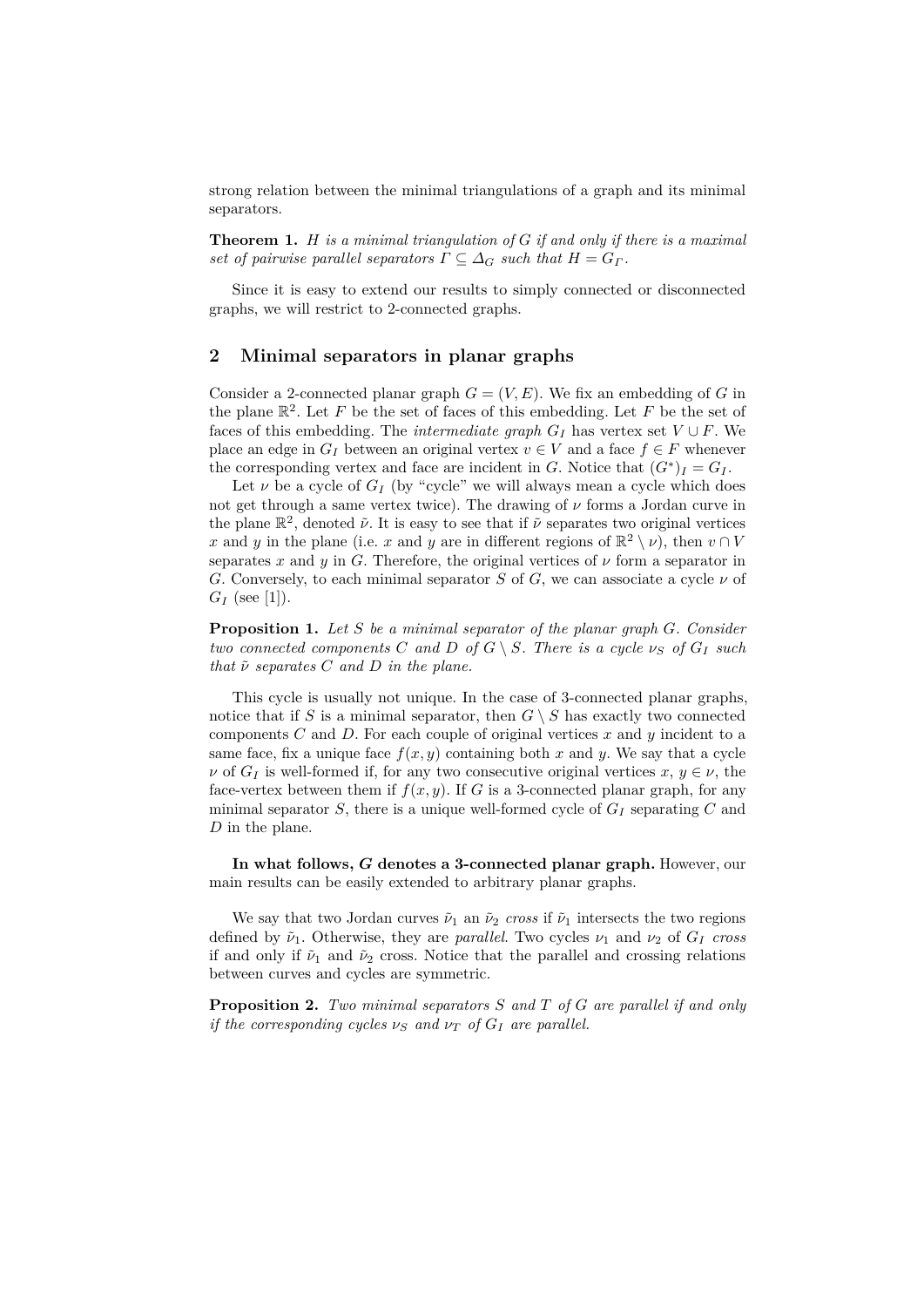Let  $\tilde{\nu}$  be a Jordan curve in the plane. Let *R* be one of the regions of  $\mathbb{R}^2 \setminus \tilde{\nu}$ . We say that  $(\tilde{\nu}, R) = \tilde{\nu} \cup R$  is a *one-block region* of the plane, *bordered* by  $\tilde{\nu}$ . Let  $\tilde{\mathcal{C}}$  be a set of curves such that for each  $\tilde{\nu} \in \tilde{\mathcal{C}}$ , there is a one-block region  $(\tilde{\nu}, R(\tilde{\nu}))$ containing all the curves of  $\tilde{C}$ . We define the *region between* the elements of  $C$  as  $RB(\mathcal{C}) = \cap_{\tilde{\nu} \in \tilde{\mathcal{C}}} (\tilde{\nu}, R(\tilde{\nu}))$ . A subset  $Br \subseteq \mathbb{R}^2$  of the plane is a *block region* if *BR* is a one-block region  $(\tilde{\nu}, R)$  or *BR* is the region between some set of curves  $\tilde{\mathcal{C}}$ .

#### **3 Minimal triangulations of** *G* **and** *G<sup>∗</sup>*

Let *G* be a 3-connected planar graph and let *H* be a minimal triangulation of *G*. According to Theorem 1, there is a maximal set of pairwise parallel separators  $\Gamma \subseteq \Delta_G$  such that  $H = G_\Gamma$ . Let  $\mathcal{C}(\Gamma) = \{ \nu_S \mid S \in \Gamma \}$  be the cycles of  $G_I$ associated to the minimal separators of *Γ* and let  $\tilde{C}(F) = {\tilde{\nu}_S \mid S \in \Gamma}$  be the curves associated to these cycles. According to Proposition 2, the cycles of  $\mathcal{C}(\Gamma)$ are pairwise parallel. Thus, the curves of  $\tilde{\mathcal{C}}(\Gamma)$  split the plane into block regions. Consider the set of all the block regions bordered by some elements of  $\tilde{C}$ . We show that any maximal clique  $\Omega$  of  $H$  corresponds to the original vertices contained in a minimal block regions defined by  $\mathcal{C}(\Gamma)$ .

**Theorem 2.** Let *G* be a 3-connected planar graph and let  $H = G_F$  be a minimal *triangulation of*  $G$ *.*  $\Omega \subseteq V$  *is a maximal clique of*  $H$  *if and only if there is a minimal block region*  $BR$  *defined by*  $\tilde{C}(\Gamma)$ *. such that*  $\Omega = BR \cap V$ *.* 

Let now *C* be an arbitrary set of pairwise parallel cycles of  $G_I$ . This family  $\tilde{C}$ of curves associated to these cycles splits the plane into block regions. Let *G<sup>∗</sup>* be the dual of *G*. The graph  $H^*(\mathcal{C}) = (F, E_H)$  has vertex set *F*. We place an edge between two face-vertices  $f$  and  $f'$  of  $H$  if and only if  $f$  and  $f'$  are in a same minimal block region defined by  $\tilde{C}$ . Equivalently,  $f$  and  $f'$  are non-adjacent in *H*<sup>\*</sup>(*C*) if and only if there is a  $\tilde{\nu} \in \tilde{C}$  separating *f* and *f*' in the plane.

**Theorem 3.**  $H^*(\mathcal{C})$  *is a triangulation of*  $G^*$ *. Moreover, any clique*  $\Omega^*$  *of*  $H^*$  *is contained in some minimal block region*  $BR$  *defined by*  $\tilde{C}$ *.* 

Let  $H = G<sub>\Gamma</sub>$  be a minimal triangulation of *G*. Consider the cycles  $\mathcal{G}(\Gamma)$ associated to the minimal separators of *Γ* and the corresponding curves  $\tilde{\mathcal{C}}(\Gamma)$ . We could try to considerate the triangulation  $H^*(\mathcal{C}(\Gamma))$  of  $G^*$ , but unfortunately it does not satisfy  $\text{tw}(H^*) \leq \text{tw}(H) + 1$ .

Thus, we consider a maximal set of pairwise parallel cycles  $\mathcal{C}'$  of  $G_I$  such that  $\mathcal{C}(\Gamma) \subseteq \mathcal{C}'$ . Clearly, each minimal block region defined by  $\mathcal{C}'$  is contained in a minimal block region defined by  $\mathcal{C}(\Gamma)$ .

**Theorem 4.** Let  $C'$  be a maximal set of pairwise parallel cycles of  $G_I$ . Let *BR be a minimal block region of*  $C'$ *. Then*  $Br \cap G_I$  *is either formed by a cycle ν*˜ *and a path µ*˜ *joining two vertices of ν*˜ *or BR is a one-block region* (*ν, R* ˜ ) *and*  $BR \cap G_I = \nu$  where  $\nu$  *is the cycle of*  $G_I$  *associated to*  $\tilde{\nu}$ *. In particular,*  $|BR \cap V^*| \leq |BR \cap V| + 1$ .